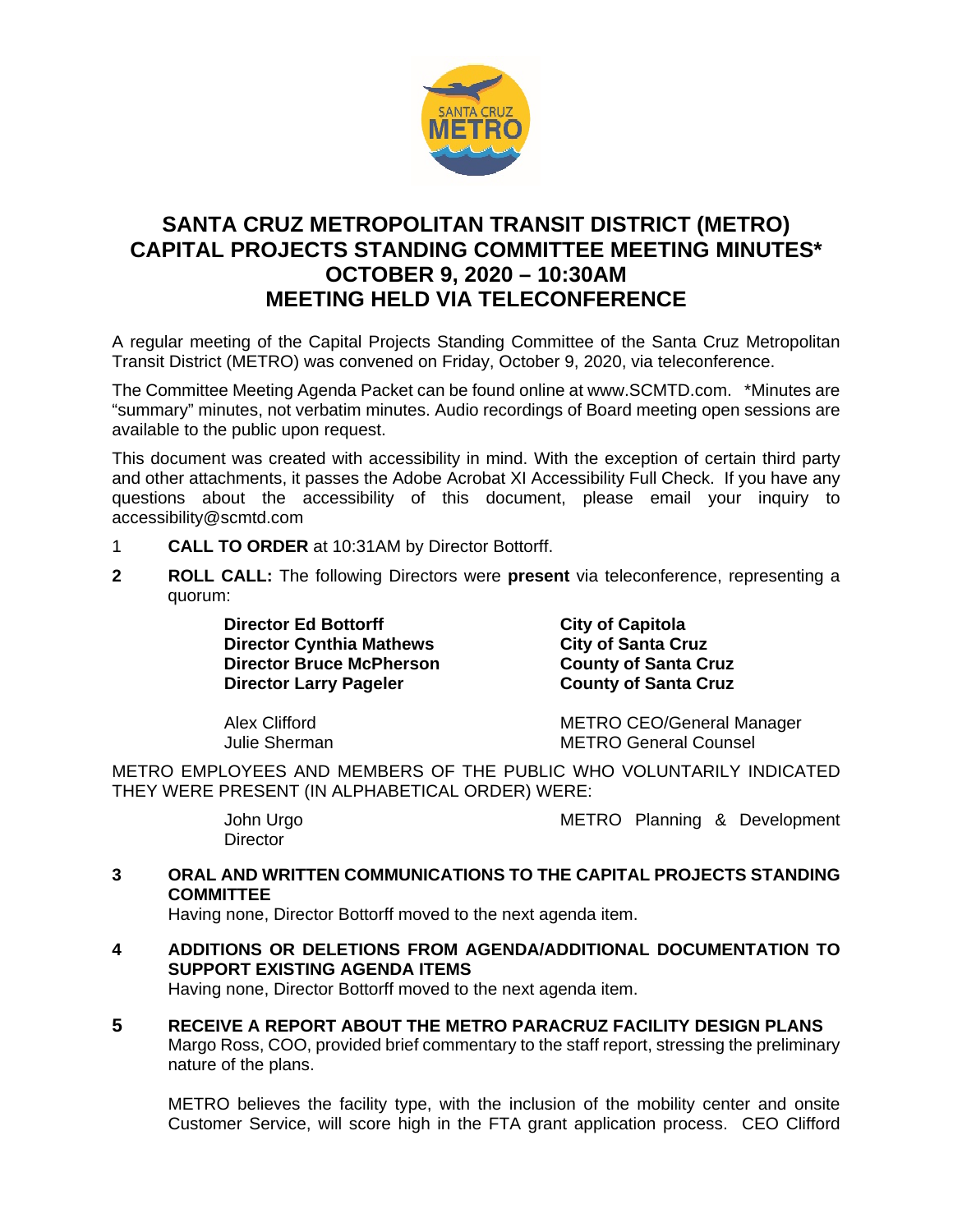reminded the assembly that the addition of the previously approved Board matching funds also improves METRO's chances of winning a grant.

In response to Director inquiries, Wondimu Mengistu, Legislative/Grants Analyst, advised the assembly that the funding opportunity is expected to be issued in February/March 2021 with the announcement of the grantees in June/July 2021.

Discussion ensued regarding the internal configuration and safest use of space; e.g., hard walled offices versus cubicles. The Directors suggested internal and external feedback be solicited prior to finalizing the layout.

Community input will be solicited and encouraged as the mobility center and facility design advance to completion. In addition to METRO's reaching out to various stakeholders, the Directors offered to solicit letters of support from their constituents to accompany the grant application.

#### Pubic comment:

Nate Abrego expressed his excitement regarding some of the features being considered; especially the mobility center and public access. However, he did have a couple of concerns regarding the size of the square footage as presented in the preliminary plan, particularly the Supervisors' area, the restrooms and stalls and the breakroom location being disjointed from Dispatch. He suggested Customer Service not be included in the new facility to permit more space for the others. He also noted the path of travel is concerning, as it currently exists

The Directors each expressed their appreciation to METRO staff and Mr. Abrego for the overview and continued considerations taken into account in the design. They requested METRO look into any necessary improvements to the sidewalk access.

#### **6 RECOMMEND APPROVAL TO THE FULL BOARD OF DIRECTORS OF THE FY21 CAPITAL PROJECTS AND RECEIVE THE TEN-YEAR UNFUNDED CAPITAL LIST UPDATE**

John Urgo, Planning & Development Director, provided brief commentary to the staff report. CEO Clifford, Project Manager Sandi Woods and Facility Maintenance Manager Freddy Rocha provided updates regarding the status of various security issues at METRO facilities.

### **MOTION TO RECOMMEND APPROVAL TO THE FULL BOARD OF DIRECTORS OF THE FY21 CAPITAL PROJECTS AND RECEIVE THE TEN-YEAR UNFUNDED CAPITAL LIST UPDATE AS PRESENTED**

**Motion: Director Pageler Second: Director McPherson**

Motion was unanimous

There was no public comment.

## **7 ORAL PACIFIC STATION UPDATE**

John Urgo, Planning & Development Director, advised the Committee that METRO is meeting weekly with the City of Santa Cruz (City) staff and consolidating information for grant application submittal. The City plans to issue an RFP to bring a developer on board.